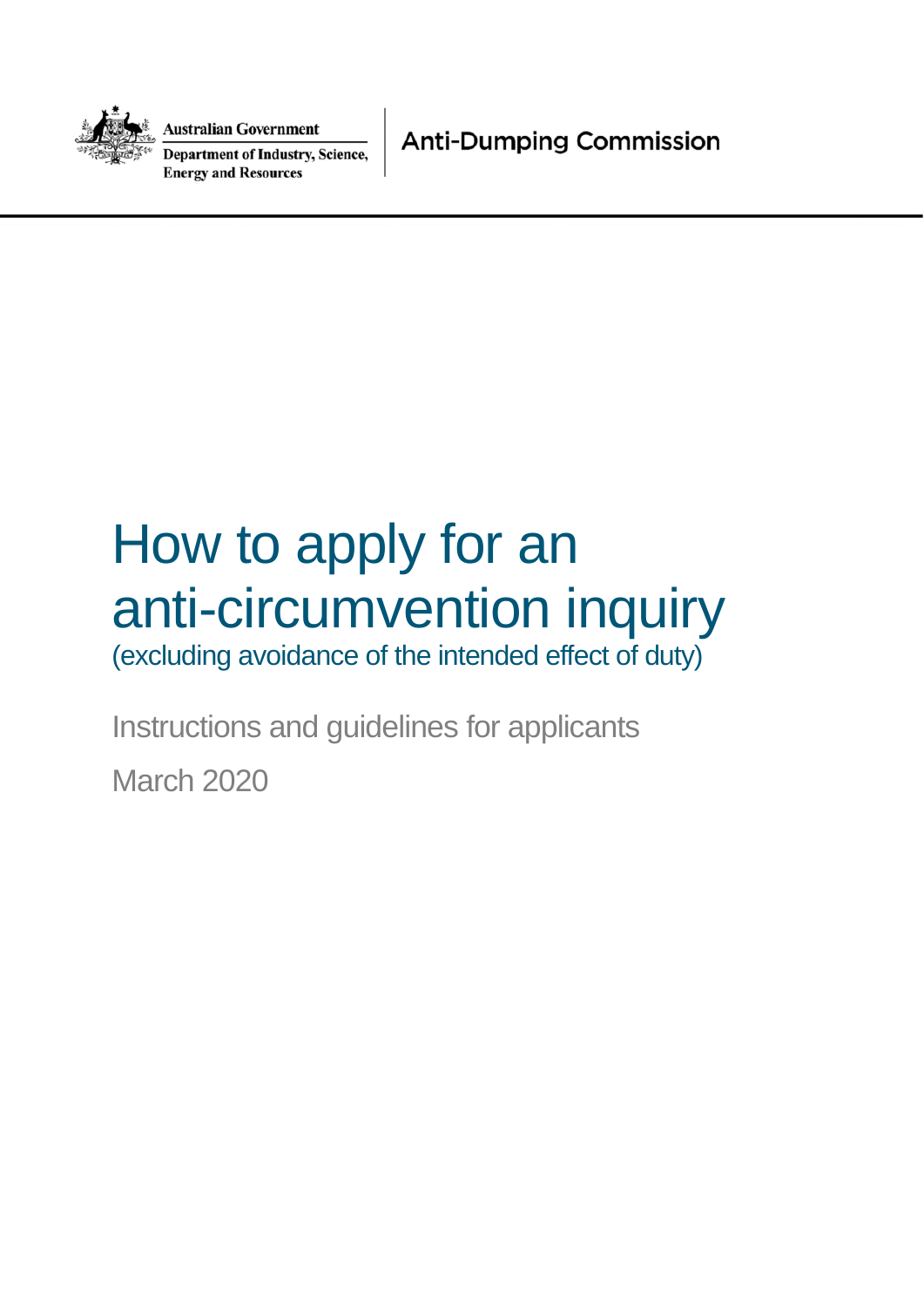# <span id="page-1-0"></span>**Contents**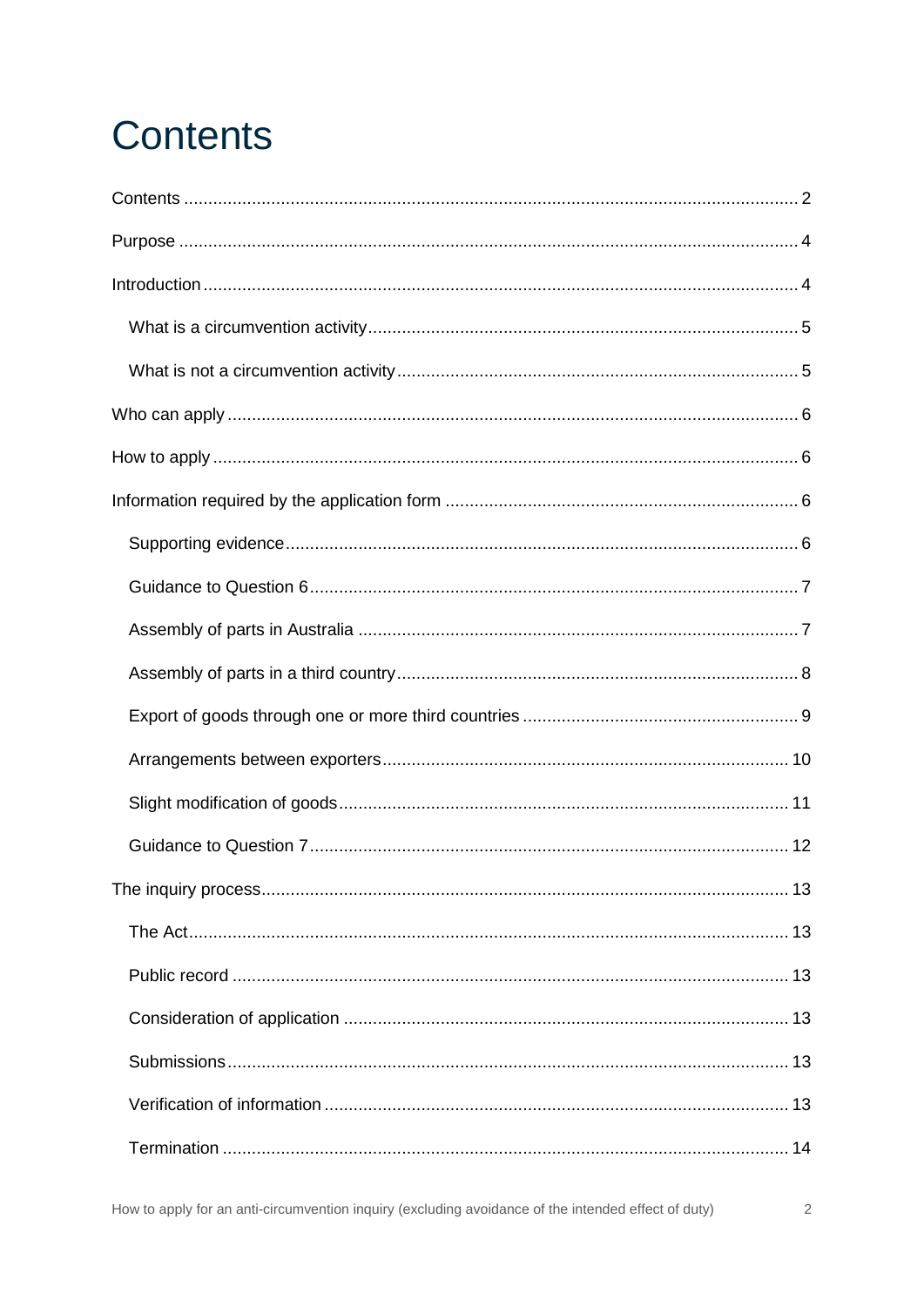<span id="page-2-0"></span>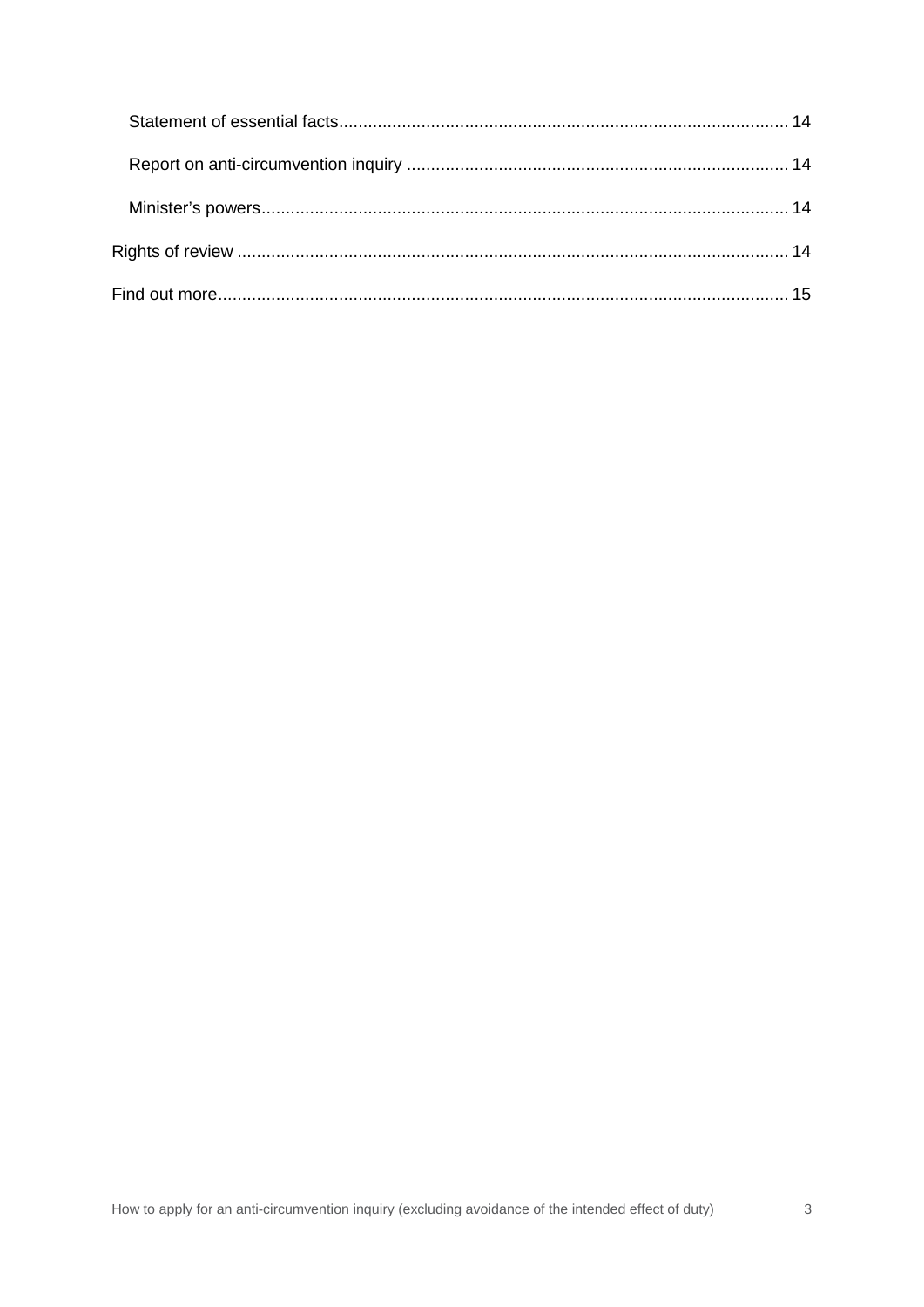### Purpose

This guide outlines the steps involved in applying to the [Anti-Dumping Commission](https://www.industry.gov.au/about-us/our-structure/anti-dumping-commission) (the Commission) for an anti-circumvention inquiry (excluding avoidance of the intended effect of duty inquiries).

Specifically, this guide sets out:

- who can apply
- how to apply
- information required by the application form
- the inquiry process
- where to find more information.

Related policies and references include:

- [How to apply for an anti-circumvention inquiry: avoidance of the intended effect of](https://www.industry.gov.au/regulations-and-standards/anti-dumping-and-countervailing-system/applying-for-an-anti-circumvention-inquiry)  duty
- [Dumping and Subsidy Manual](https://www.industry.gov.au/data-and-publications/dumping-and-subsidy-manual)

### <span id="page-3-0"></span>Introduction

Circumvention is a trade strategy used by exporters and/or importers of products to avoid either:

- a) the full payment of dumping and/or countervailing duties, or
- b) the price effect of the dumping and/or countervailing duties in the Australian market.

Circumvention activities take various forms and exploit different aspects of the anti-dumping system, but the outcome of these activities is that either:

- a) the relevant goods do not attract the intended dumping and/or countervailing duty, or
- b) the relevant goods attract dumping and/or countervailing duty, which is paid, but the payment of the duty does not have the intended price effect in the market (and therefore does not have the effect of removing the material injury caused by dumped and/or subsidised prices).

This guide outlines the steps involved in applying to the Commission for an anti-circumvention inquiry where the goods do not attract the intended dumping and/or countervailing duty (point a above).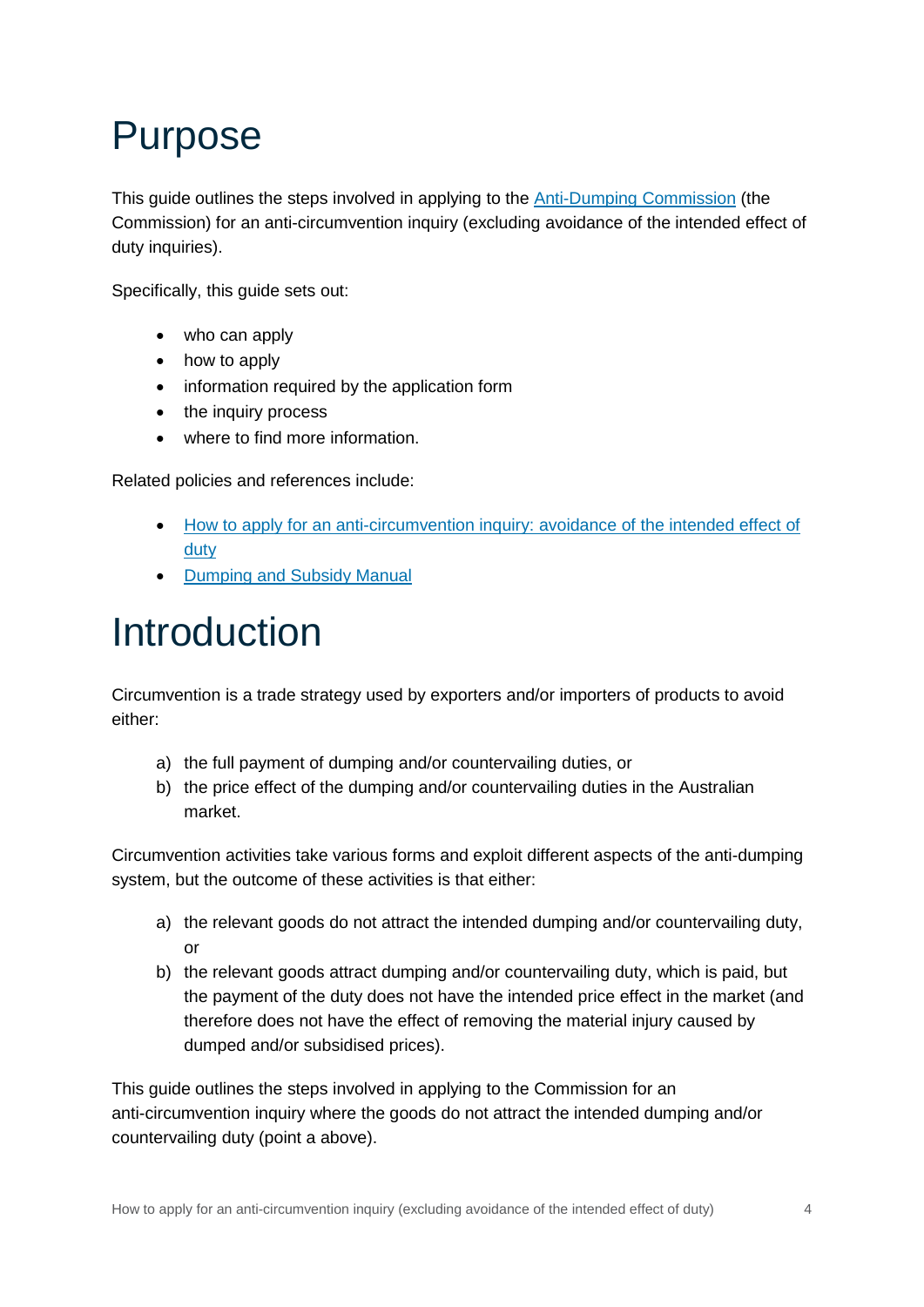For guidance on applying to the Commission for an anti-circumvention i[nquiry into the](https://www.industry.gov.au/regulations-and-standards/anti-dumping-and-countervailing-system/applying-for-an-anti-circumvention-inquiry)  [avoidance of the intended effect of duty \(point b above\), please refer to](https://www.industry.gov.au/regulations-and-standards/anti-dumping-and-countervailing-system/applying-for-an-anti-circumvention-inquiry) *'How to apply for an [anti-circumvention inquiry: avoidance of the intended effect of duty'](https://www.industry.gov.au/regulations-and-standards/anti-dumping-and-countervailing-system/applying-for-an-anti-circumvention-inquiry)*[.](https://www.industry.gov.au/regulations-and-standards/anti-dumping-and-countervailing-system/applying-for-an-anti-circumvention-inquiry) 

#### <span id="page-4-0"></span>What is a circumvention activity

Section 269ZDBB of the *[Customs Act 1901](https://www.legislation.gov.au/Details/C2019C00090/Html/Volume_3)* (Cth) (the Act) sets out when circumvention activity, in relation to a notice published following an investigation under sections 269TG(2) or 269TJ(2) of the Act, occurs.

Prescribed circumvention activities are:

- assembly of parts in Australia
- assembly of parts in a third country
- export of goods through one or more third countries
- arrangements between exporters
- avoidance of the intended effect of duty, and
- slight modification of goods exported to Australia.<sup>[1](#page-4-2)</sup>

Greater detail on these activities (excluding avoidance of the intended effect of duty) is in the 'information required by the application form' section of these guidelines.

#### <span id="page-4-1"></span>What is not a circumvention activity

Circumvention activities prescribed by the Act only relate to circumvention activities to avoid a dumping or countervailing duty notice and are not illegal or necessarily indicative of criminal behaviour. The Commission would not generally consider the following to be circumvention activities as prescribed under the Act:

- activities that relate to goods that [a](#page-4-3)re subject to a notice published under sections 269TG(1) or 269TJ(1) of the Act;  $2^2$  and
- goods that have not attracted the intended dumping or countervailing duty due to false and misleading statements provided by importers on Import Declarations (i.e. where incorrect country codes (and country of export), tariff classifications / statistical codes or exemption types are knowingly used by importers).

If you suspect these activities are occurring, you may refer them to the Australian Border Force (ABF). The ABF may subsequently investigate these activities where they involve potential non-compliance with the Act.

<span id="page-4-2"></span><sup>&</sup>lt;sup>1</sup> As prescribed in the *Customs (International Obligations) Regulation 2015 (Cth).* 

<span id="page-4-3"></span><sup>&</sup>lt;sup>2</sup> These notices are dumping duty notices which apply retrospectively by converting dumping securities applicable to the goods the subject of an investigation into interim dumping duty.

How to apply for an anti-circumvention inquiry (excluding avoidance of the intended effect of duty) 5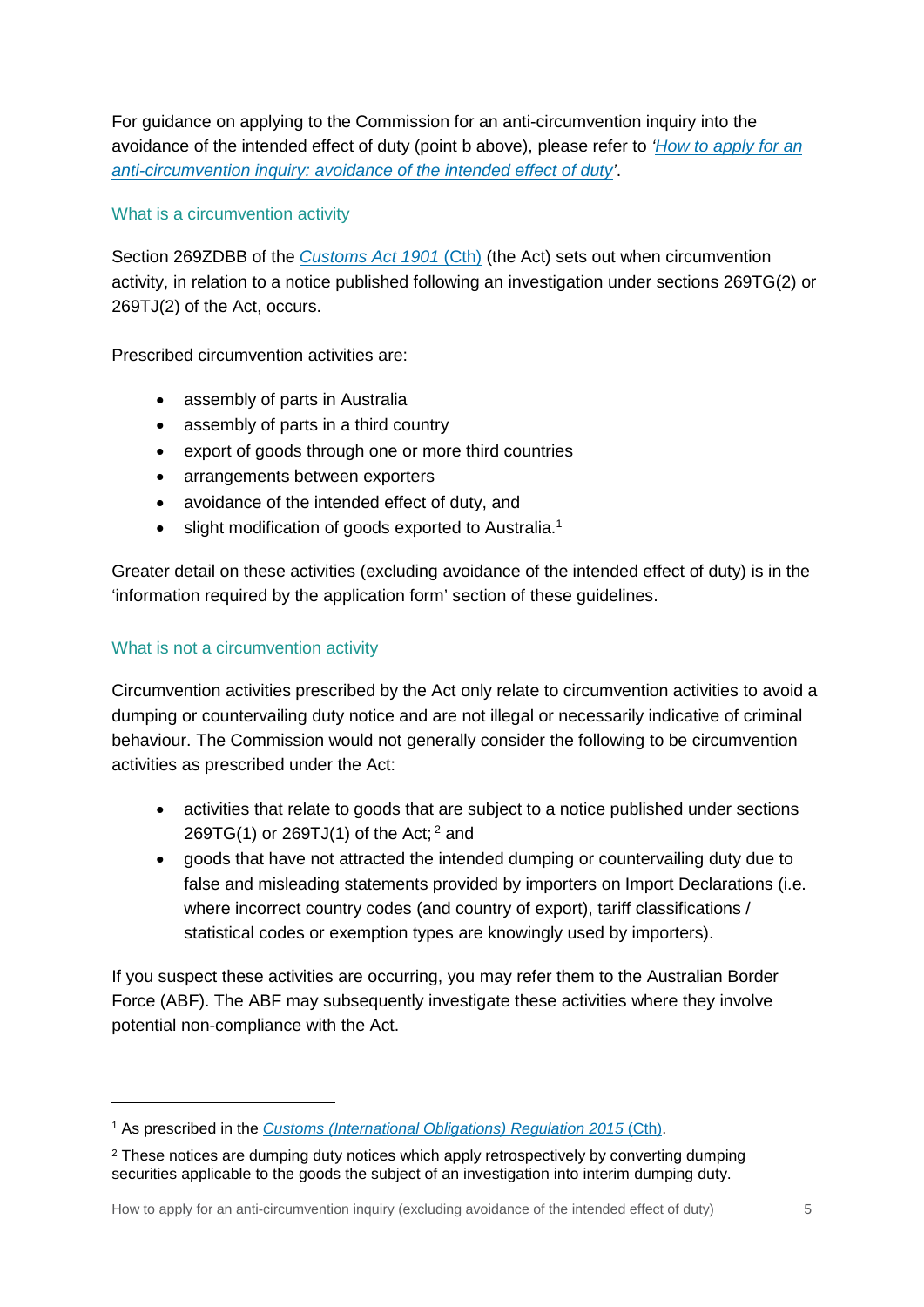# <span id="page-5-0"></span>Who can apply

A person representing, or representing a portion of, the Australian industry producing like goods can make an application for an anti-circumvention inquiry.

# <span id="page-5-1"></span>How to apply

[You mus](https://www.industry.gov.au/regulations-and-standards/anti-dumping-and-countervailing-system/applying-for-an-anti-circumvention-inquiry)t use the approved application form (Form B1236 available on the Commission's website). You must lodge the application form, together with the supporting evidence, in an [approved manner](https://www.industry.gov.au/sites/default/files/2019-09/lodging-and-withdrawing-anti-dumping-applications-instrument-customs-act-1901-part-xvb.pdf).

The preferred method of lodging an application is to email applications to [clientsupport@adcommission.gov.au](mailto:clientsupport@adcommission.gov.au).

Please include all supporting evidence with your application. If file sizes are too large to email, please contact the [Commission](https://www.industry.gov.au/about-us/our-structure/anti-dumping-commission) to arrange a secure file transfer.

Alternatively, you can post or fax completed applications to the Commission. Refer to [contact](https://www.industry.gov.au/about-us/our-structure/anti-dumping-commission) details.

You must provide a non-confidential version of the application, including supporting evidence.

# <span id="page-5-2"></span>Information required by the application form

An application must include a description of the:

- kind of goods that are the subject of the notice
- notice the subject of the application
- circumvention activity/ies in relation to the notice that the applicant considers have occurred, and
- alterations to the notice that the applicant considers should be made.

#### <span id="page-5-3"></span>Supporting evidence

If you are seeking an anti-circumvention inquiry based on one or more circumvention activities you must indicate this intention in the application form by ticking the relevant box(es).

The application form requires you to provide a statement setting out the reasons for alleging the circumvention activity is occurring, supported by relevant evidence. You should make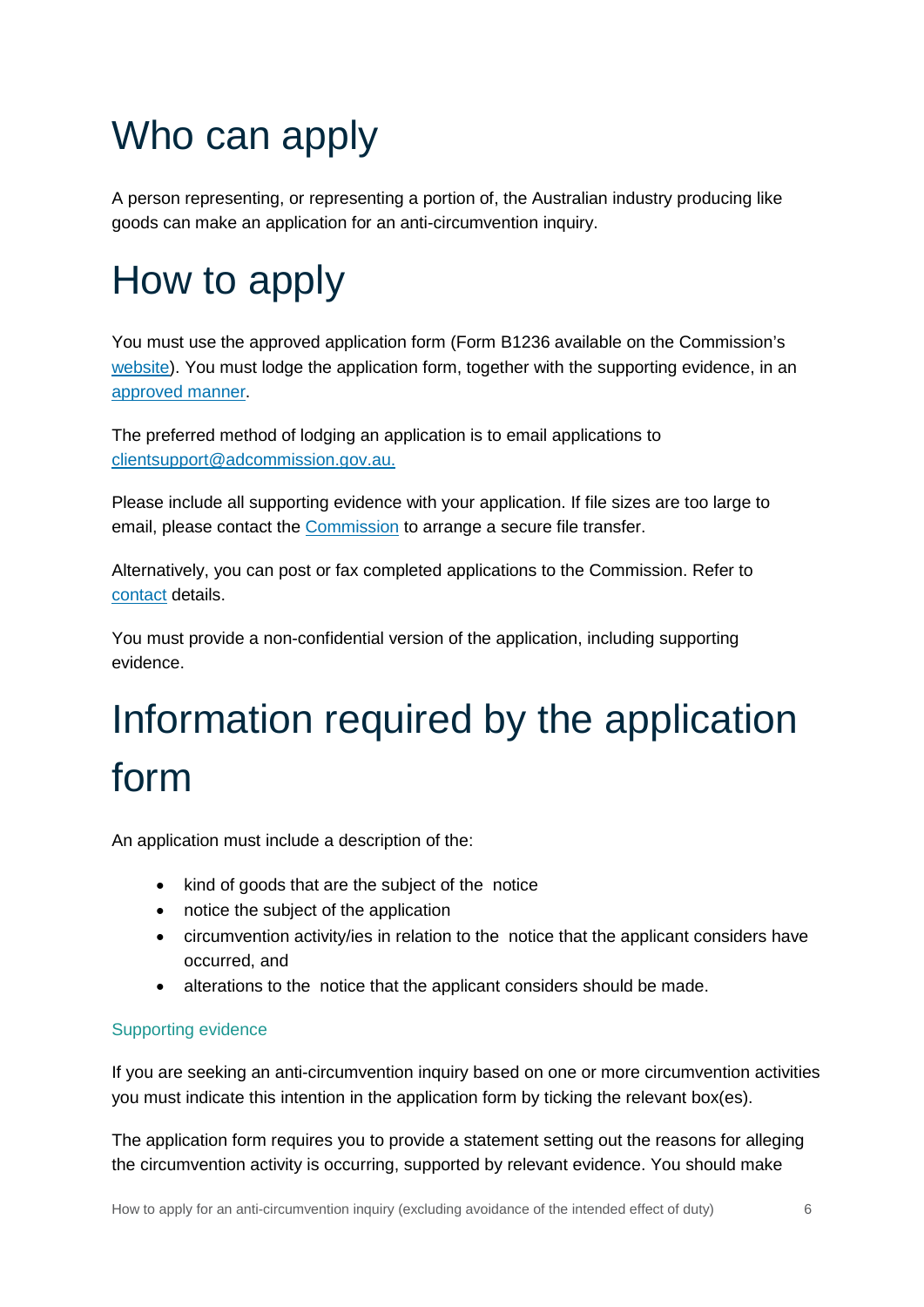sure your responses are as accurate and as comprehensive as possible. Simply asserting that circumvention activity has occurred is not sufficient.

Relevant evidence is required to support your claims that one or more circumvention activities has occurred.

Relevant evidence may include market intelligence (not just assertions), commercial documentation (including sales negotiation evidence, quotes, invoices, manufacturing certificates, Bills of Lading) obtained from exporters and importers (and assemblers).

The Commissioner must reject your application if not satisfied that the application contains all the required information, as outlined above, or if there does not appear to be reasonable grounds for your assertions.

#### <span id="page-6-0"></span>Guidance to Question 6

Question 6 requires a description of the circumvention activities in relation to the notice that the applicant considers have occurred.

The following sections examine each of the prescribed circumvention activities (excluding avoidance of the intended effect of duty).

#### <span id="page-6-1"></span>Assembly of parts in Australia

Circumvention activity in the form of 'assembly of parts in Australia' occurs if the following apply:

- a) goods in the form of individual parts (the circumvention goods) are exported to Australia;
- b) those parts are manufactured in a foreign country in respect of which the notice applies;
- c) those parts are assembled in Australia, whether or not with other parts, to create goods (the assembled goods) that would be the subject of the notice if they were exported to Australia by an exporter in respect of which the notice applies;
- d) the total value of the parts manufactured in that foreign country is a significant proportion of the value of the assembled goods;
- e) section 8 or 10 of the [Dumping Duty Act](https://www.legislation.gov.au/Details/C2016C00716), as the case requires, does not apply to the export of the circumvention goods to Australia.

This activity captures circumstances where parts representing a significant value of the assembled goods are manufactured in a country subject to the notice and exported to Australia as parts, which do not attract interim dumping or countervailing duty. The parts are then used in the manufacture of the assembled goods in Australia that would have been subject to interim dumping or countervailing duty had they been exported to Australia in the assembled state. The parts may be assembled in Australia with or without additional parts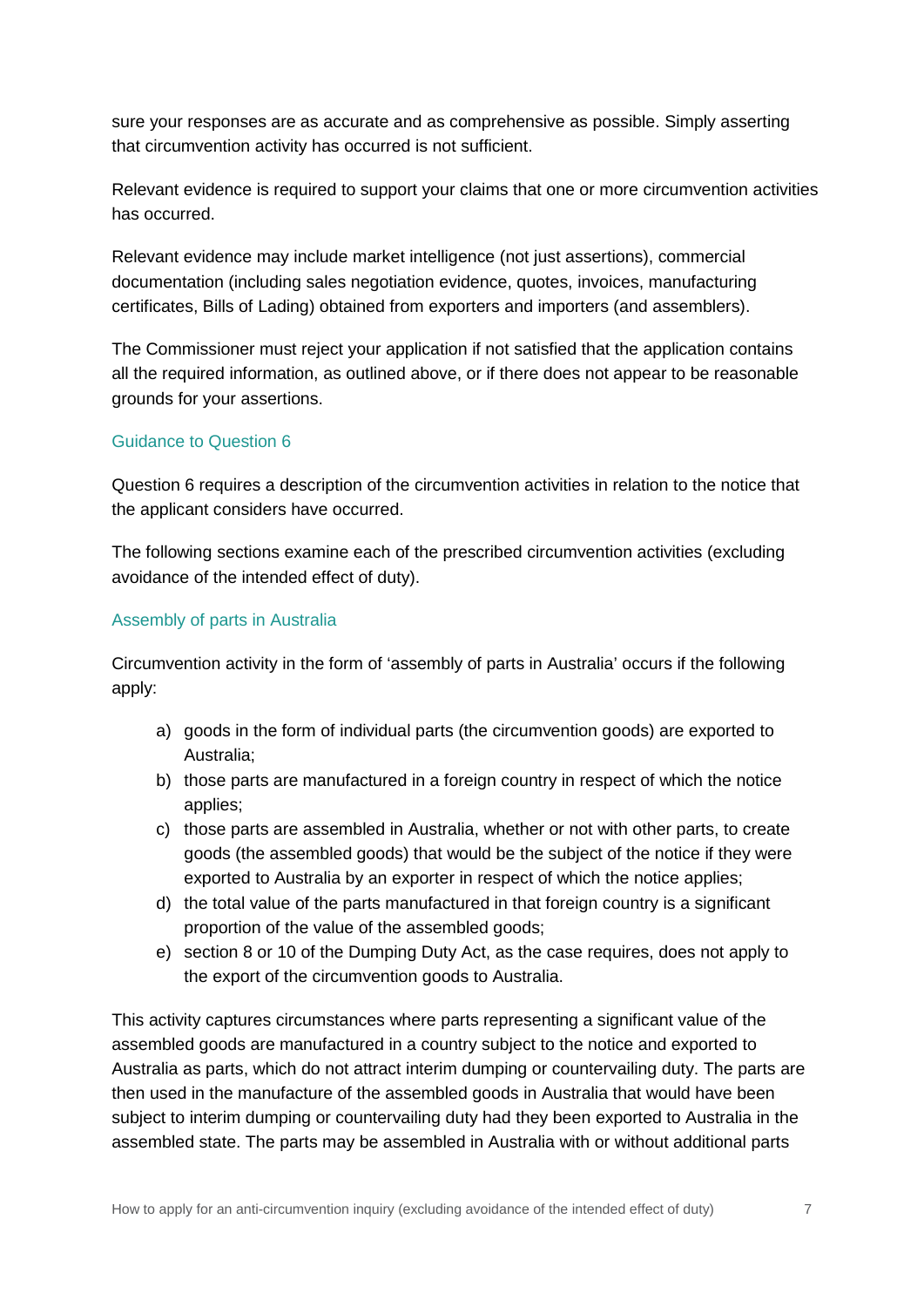(regardless of whether these parts are sourced from Australia or other countries). Example 1 below illustrates this type of circumvention activity.



Example 1 – Goods covered by notice are assembled chairs from Country A

The Australian importer may not be the assembler and may on-sell the imported parts to the Australian assembler. This type of activity may also be considered 'assembly of parts in Australia'.

#### <span id="page-7-0"></span>Assembly of parts in a third country

Circumvention activity in the form of 'assembly of parts in a third country' occurs if the following apply:

- a) goods in the form of individual parts are manufactured in a foreign country (the original country) in respect of which the notice applies
- b) those parts are assembled in a foreign country in respect of which the notice does not apply, whether or not with other parts, to create goods (the circumvention goods) that would be the subject of the notice if they were exported to Australia by an exporter in respect of which the notice applies
- c) the circumvention goods are exported to Australia
- d) the total value of the parts manufactured in the original country is a significant proportion of the customs value (within the meaning of section 159) of the circumvention goods
- e) section 8 or 10 of the [Dumping Duty Act](https://www.legislation.gov.au/Details/C2016C00716), as the case requires, does not apply to the export of the circumvention goods to Australia.

This activity is similar to the 'assembly of parts in Australia' activity; however for this activity the assembly of the goods that would have been subject to the notice occurs in a third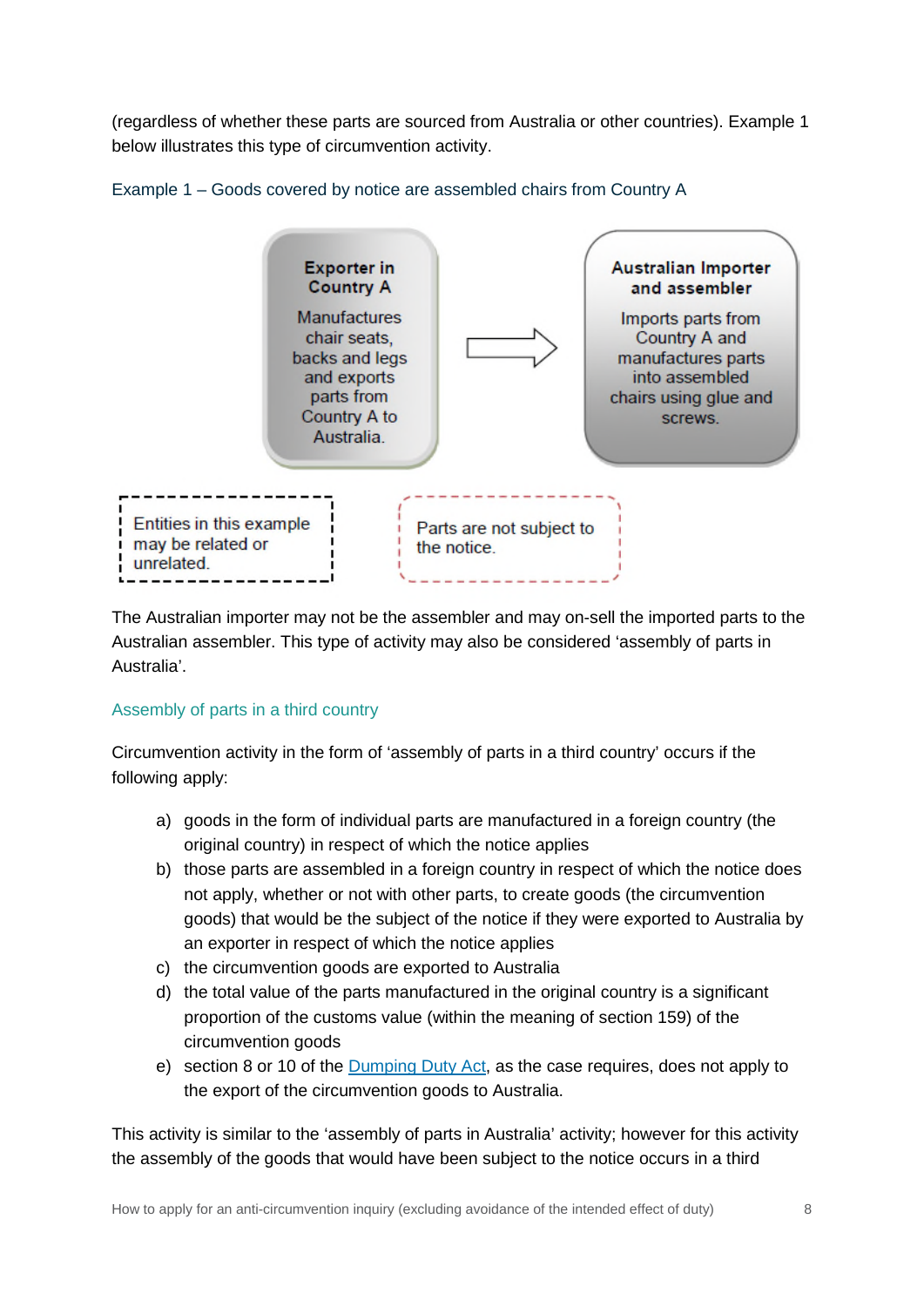country. This third country is not subject to a dumping or countervailing duty notice. The goods are subsequently exported to Australia from the third country in their assembled state and do not attract interim dumping or countervailing duty. Example 2 below illustrates this type of circumvention activity.



#### Example 2 – Goods covered by notice are assembled chairs from country A

#### <span id="page-8-0"></span>Export of goods through one or more third countries

Circumvention activity in the form of 'export of goods through one or more third countries' occurs if the following apply:

- a) goods (the circumvention goods) are exported to Australia from a foreign country in respect of which the notice does not apply
- b) before that export, there were one or more other exports of the goods from a foreign country to another foreign country
- c) the first of those other exports was from a foreign country in respect of which the notice applies
- d) the circumvention goods would be the subject of the notice if they were exported to Australia by an exporter in respect of which the notice applies
- e) section 8 or 10 of the [Dumping Duty Act](https://www.legislation.gov.au/Details/C2016C00716), as the case requires, does not apply to the export of the circumvention goods to Australia.

This activity covers circumstances where goods would have been subject to the notice had they been exported directly from their originating country that is subject to a notice. Instead, the goods are exported through one or more third countries that are not subject to the notice.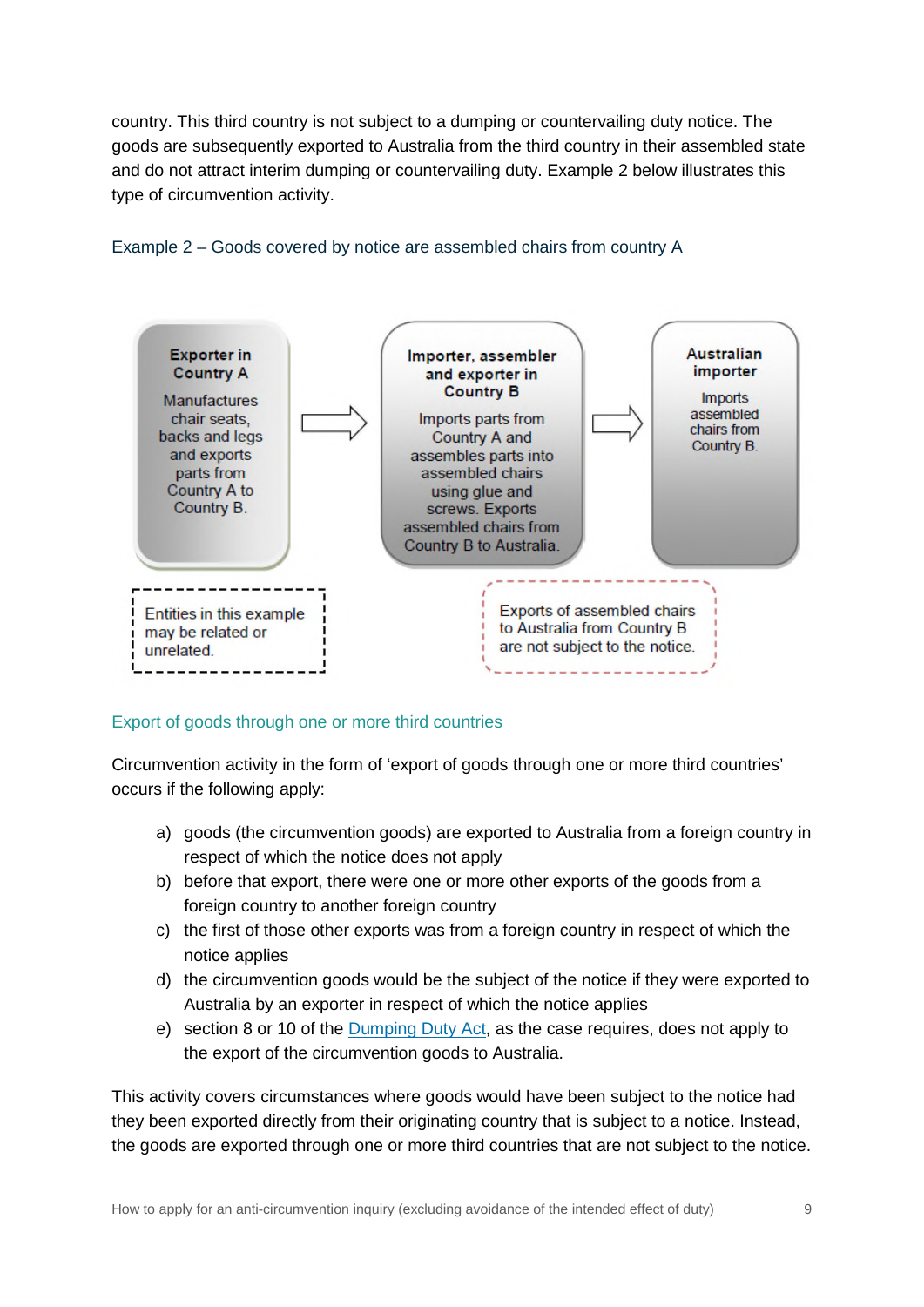These goods therefore do not attract interim dumping and / or countervailing duties. Example 3 below illustrates this type of circumvention activity.





#### <span id="page-9-0"></span>Arrangements between exporters

Circumvention activity in the form of 'arrangements between exporters' occurs if the following apply:

- a) goods (the circumvention goods) are exported to Australia from a foreign country in respect of which the notice applies
- b) the exporter exported the circumvention goods under an arrangement with another exporter from that foreign country
- c) the other exporter is an exporter in respect of which the notice applies
- d) the circumvention goods would be the subject of the notice if they were exported to Australia by the other exporter either:
	- (i) section 8 or 10 of the [Dumping Duty Act](https://www.legislation.gov.au/Details/C2016C00716), as the case requires, does not apply to the export of the circumvention goods to Australia; or
	- (ii) section 8 or 10 of the [Dumping Duty Act](https://www.legislation.gov.au/Details/C2016C00716), as the case requires, applies to the export of the circumvention goods to Australia, but the interim duty payable in relation to that export is less than the interim duty that would have been payable if the other exporter had exported the goods to Australia.

This activity covers circumstances where goods that are the subject of a notice are exported to Australia from the original exporter through another exporter in that originating country that is subject to a lesser rate of duty or is exempt from the notice. In this circumstance, either a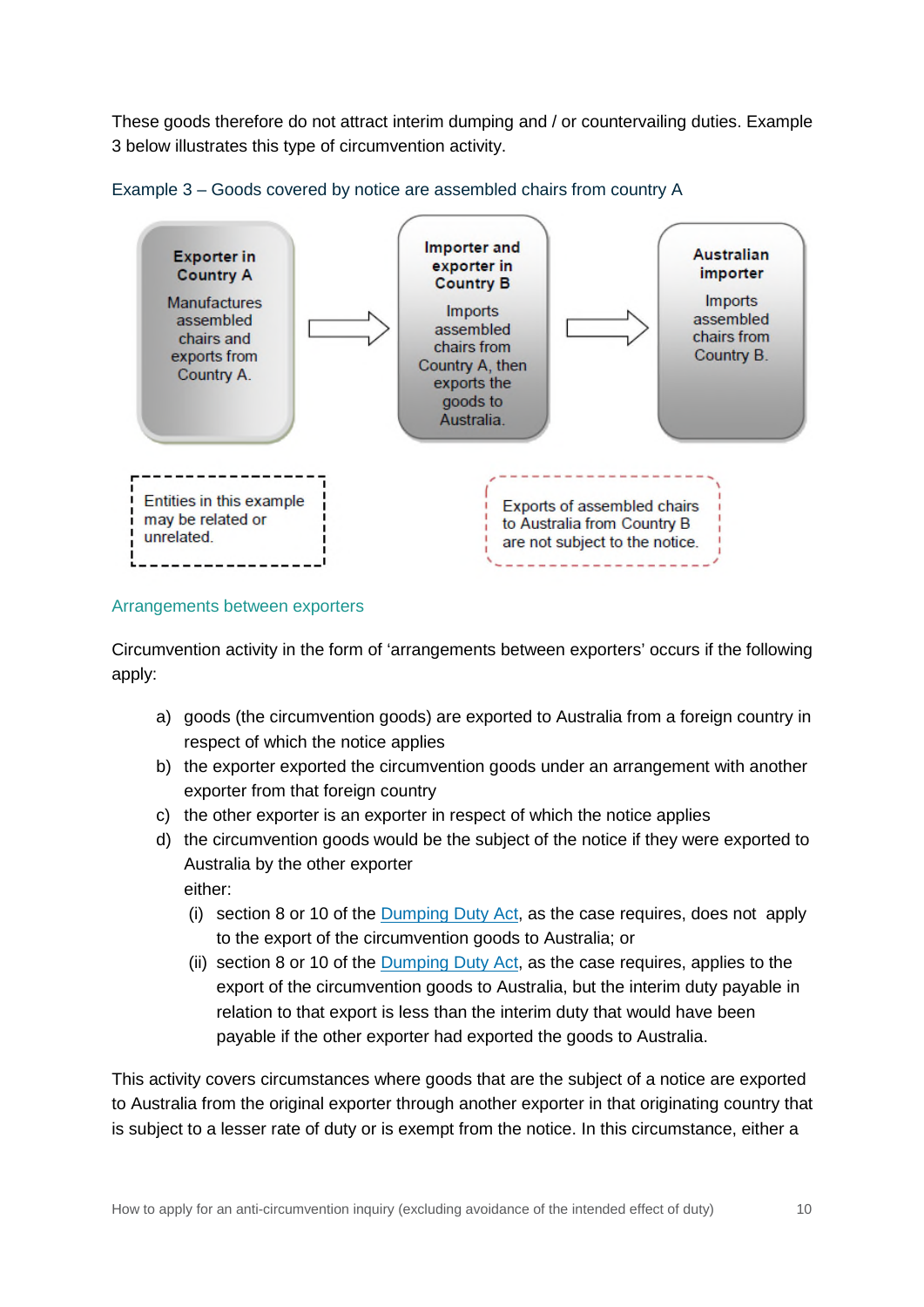lesser amount or no dumping or countervailing duty is applicable to the goods. Example 4 below illustrates this type of circumvention activity.





#### <span id="page-10-0"></span>Slight modification of goods

Circumvention activity in the form of 'slight modification of goods exported to Australia' occurs if the following apply:

- a) goods (the circumvention goods) are exported to Australia from a foreign country in respect of which the notice applies;
- b) before that export, the circumvention goods are slightly modified;
- c) the use or purpose of the circumvention goods is the same before, and after, they are so slightly modified;
- d) had the circumvention goods not been so slightly modified, they would have been the subject of the notice;
- e) section 8 or 10 of the [Dumping Duty Act](https://www.legislation.gov.au/Details/C2016C00716), as the case requires, does not apply to the export of the circumvention goods to Australia.

To determine whether goods have been slightly modified, the circumvention goods must be compared to the goods that are the subject of the notice, by having regard to any relevant factor including the following non-exhaustive factors:

- each good's general physical characteristics
- each good's end use
- the interchangeability of each good
- differences in the processes used to produce each good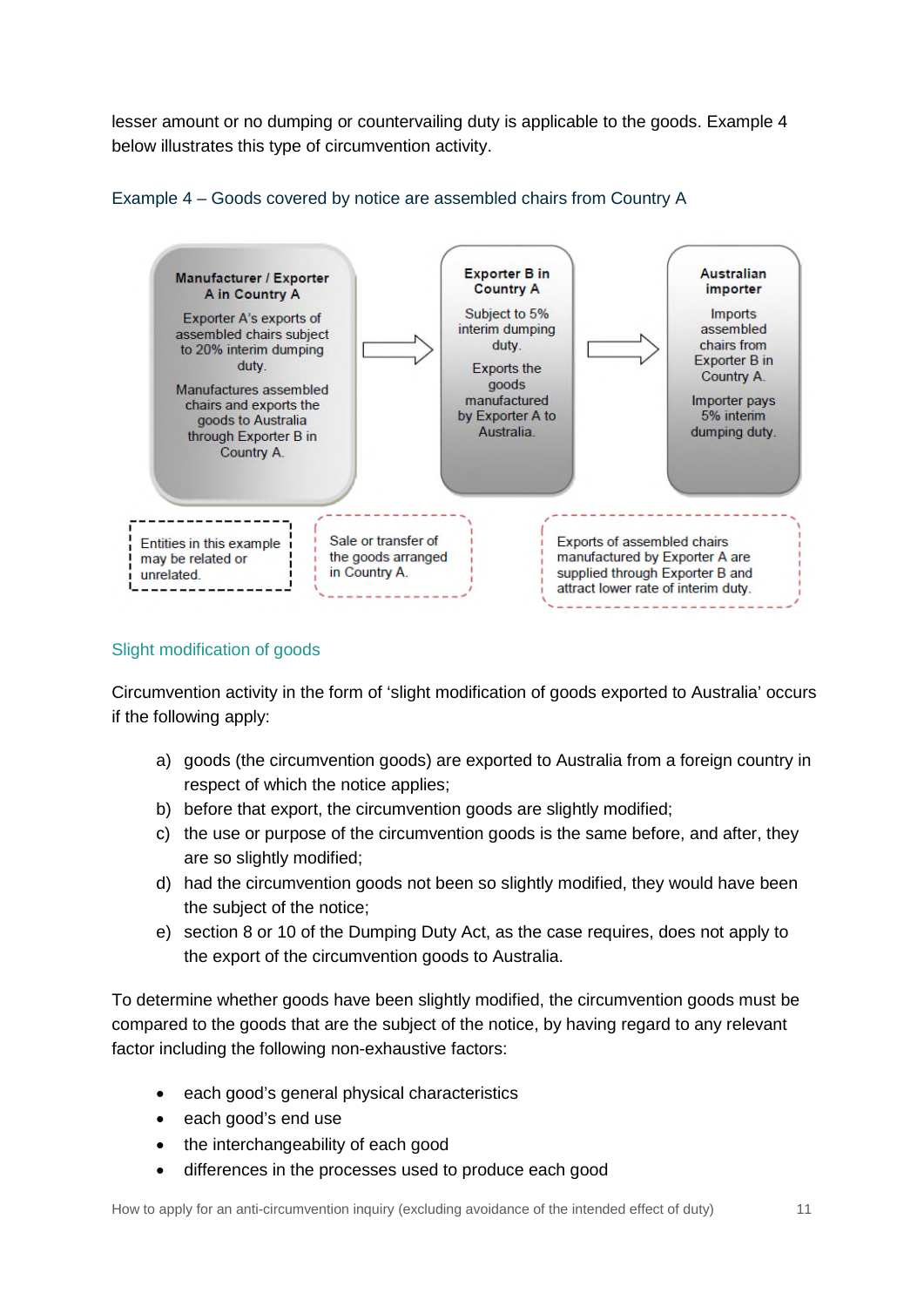- differences in the cost to produce each good
- the cost of modification
- customer preferences and expectations relating to each good
- the way in which each good is marketed
- channels of trade and distribution for each good
- patterns of trade for each good
- changes in the pricing of each good
- changes in the export volumes for each good
- tariff classifications and statistical codes for each good

Example 5 – Goods covered by notice are **non-alloyed** galvanised steel exported from Country A

#### Manufacturer/Exporter in Country A

Exporter A 'slightly modifies' its galvanised steel through a minor change to the manufacturing process that adds alloying elements

Due to the limitations of the goods description the alloyed galvanised steel is not subject to the dumping duty notice

Australian importer

Imports alloyed galvanised steel from Country A. The importer pays no anti-dumping duties as the goods are slightly modified.

#### <span id="page-11-0"></span>Guidance to Question 7

Question 7 requires a description of the alterations to the notice that the applicant considers should be made.

Section 269ZDBH(2) of the Act outlines the kinds of alterations that may be made to the notice by the Minister including the specification of:

- different goods that are to be the subject of the notice
- different foreign countries that are to be the subject of the notice
- different exporters that are to be the subject of the notice
- different variable factors in respect of existing exporters subject of the notice
- variable factors in relation to the different exporters that are to be the subject of the notice.

Variable factors are export price, normal value, non-injurious price and the countervailable subsidy in respect of the goods (as relevant).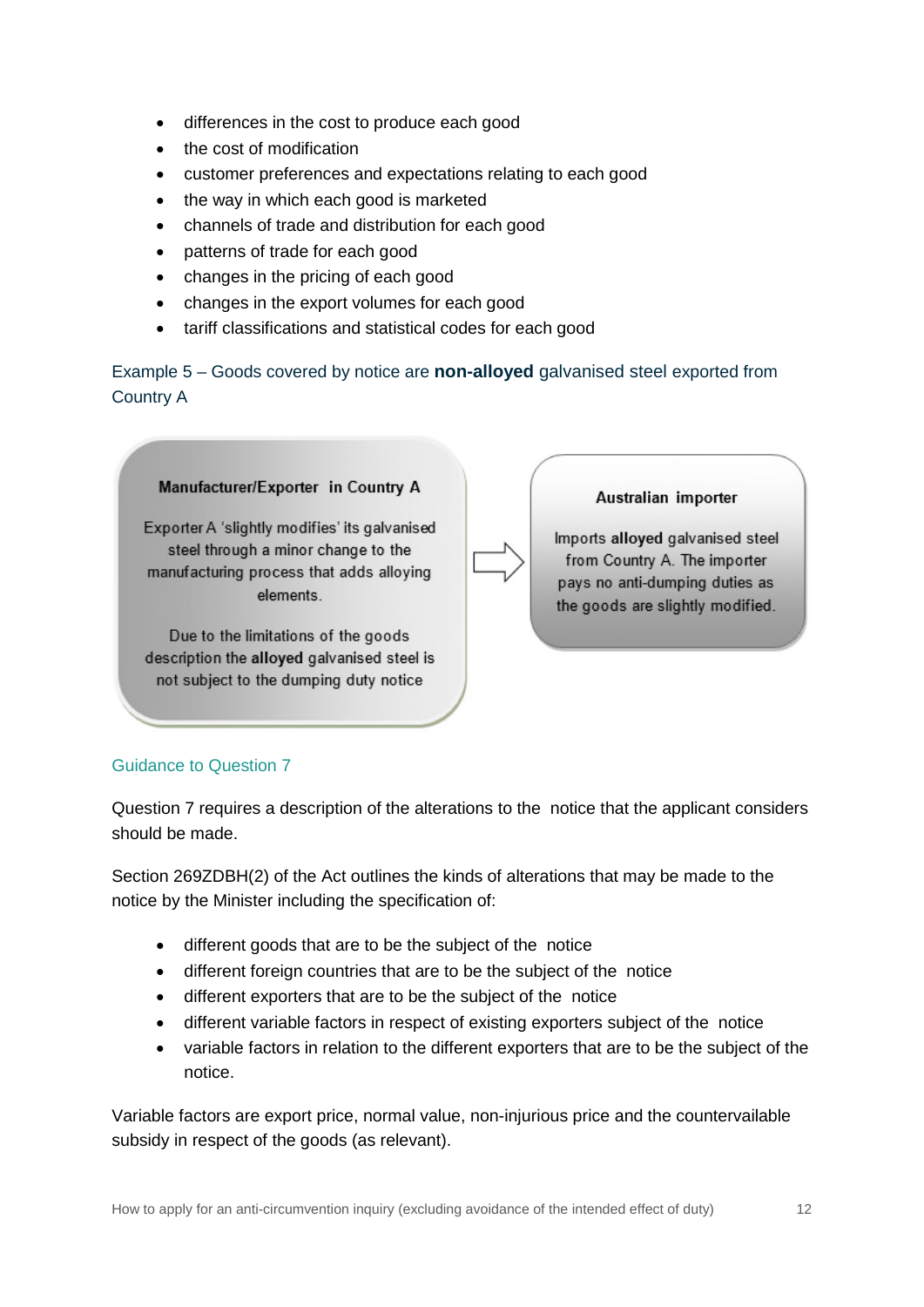Where relevant, the Commissioner will recommend to the Minister the most appropriate alteration to be made to the notice, and will have regard to the application in making that decision.

### <span id="page-12-0"></span>The inquiry process

#### <span id="page-12-1"></span>The Act

The anti-circumvention inquiry process is prescribed in Division 5A, Part XVB of the Act.

#### <span id="page-12-2"></span>Public record

The Commission maintains a public record for all anti-circumvention inquiries. A nonconfidential version of the application, non-confidential submissions, the statement of essential facts (SEF) and all relevant correspondence will be included on the public record.

#### <span id="page-12-3"></span>Consideration of application

The Commissioner must decide whether or not to reject the application within 20 days of lodgement of an application. The Commissioner must reject the application if not satisfied that:

- $\bullet$  the requirements for an application have been met<sup>[3](#page-12-6)</sup>, and/or
- that there appear to be reasonable grounds for asserting that one or more circumvention activities in relation to the notice have occurred.

The applicant will be notified of the Commissioner's decision. If the Commissioner does not reject the application a notice must be published indicating that an inquiry is to be conducted.

#### <span id="page-12-4"></span>**Submissions**

Submissions in relation to an inquiry must be received within 37 days of the date of publication of the initiation notice. The Commissioner is not obliged to have regard to a submission received after the deadline, if to do so would prevent the timely placement of the SEF on the public record.

Interested parties must prepare non-confidential versions of submissions for placement on the public record. Information on preparing a submission is available on the Commission's [website](https://www.industry.gov.au/regulations-and-standards/anti-dumping-and-countervailing-system/submissions-to-an-anti-dumping-or-countervailing-case).

#### <span id="page-12-5"></span>Verification of information

The Commission may conduct on-site visits to verify information submitted by interested parties. Where on-site visits do not occur, desk audits may also be completed.

<span id="page-12-6"></span><sup>3</sup> Section 269ZDBD of the Act.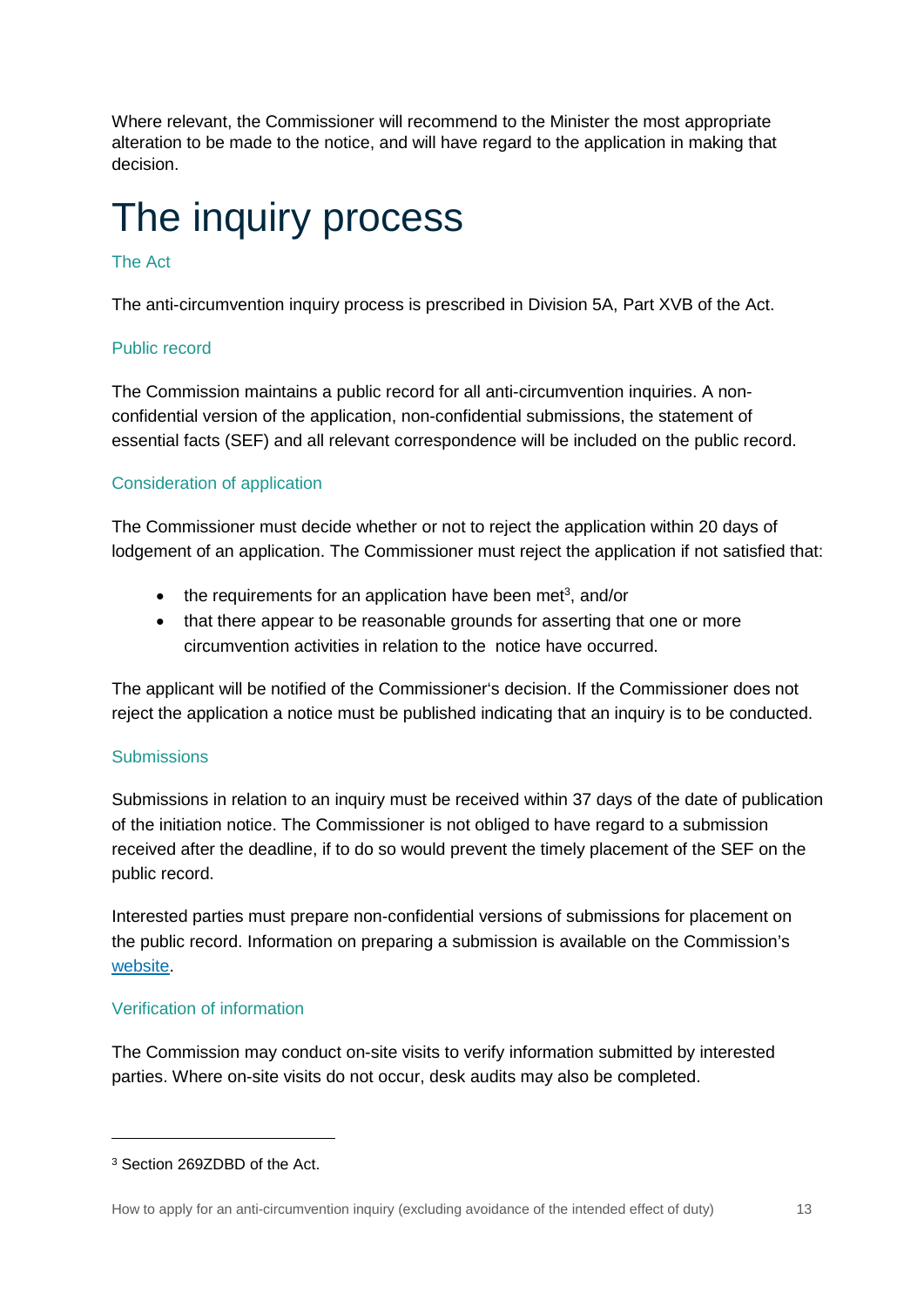#### <span id="page-13-0"></span>**Termination**

The Commissioner may terminate the inquiry, before publishing a SEF, if satisfied that no circumvention activity in relation to the notice has occurred. The Commissioner must give public notice of a decision to terminate an inquiry.

#### <span id="page-13-1"></span>Statement of essential facts

A SEF must be placed on the public record within 110 days from the initiation of an inquiry. This timeframe can be extended.

The SEF contains the facts on which the Commissioner proposes to base a recommendation to the Minister in relation to the occurrence of a circumvention activity (which will also include recommendations for altering the notice).

Interested parties may lodge responses to the SEF within 20 days from placement of the SEF on the public record. The Commissioner is not obliged to have regard to a submission received after this period, if to do so would prevent the timely preparation of the report to the Minister.

#### <span id="page-13-2"></span>Report on anti-circumvention inquiry

The Commissioner must give the Minister a report within 155 days recommending whether the notice should be altered, and if so, the alterations to be made. This timeframe can be extended.

The report must include a statement of the Commissioner's reasons for any recommendation contained in the report that:

- sets out the material findings of fact on which that recommendation is based, and
- provides particulars of the evidence relied on to support those findings.

#### <span id="page-13-3"></span>Minister's powers

The Minister must, within 30 days of receiving the report, declare whether the notice should be altered, and if so, the alterations to be made. Notice of this decision will be published on the public record. If the Minister considers special circumstances exist, a longer period may be taken to make the declaration.

### <span id="page-13-4"></span>Rights of review

The Minister's decision to alter or not alter the notice is reviewable by the [Anti-Dumping Review Panel.](https://www.industry.gov.au/about-us/our-structure/anti-dumping-review-panel) An interested party<sup>[4](#page-13-5)</sup> can apply for a review within 30 days from the publication of the Minister's decision.

<span id="page-13-5"></span><sup>4</sup> As defined under section 269T(1) of the Act.